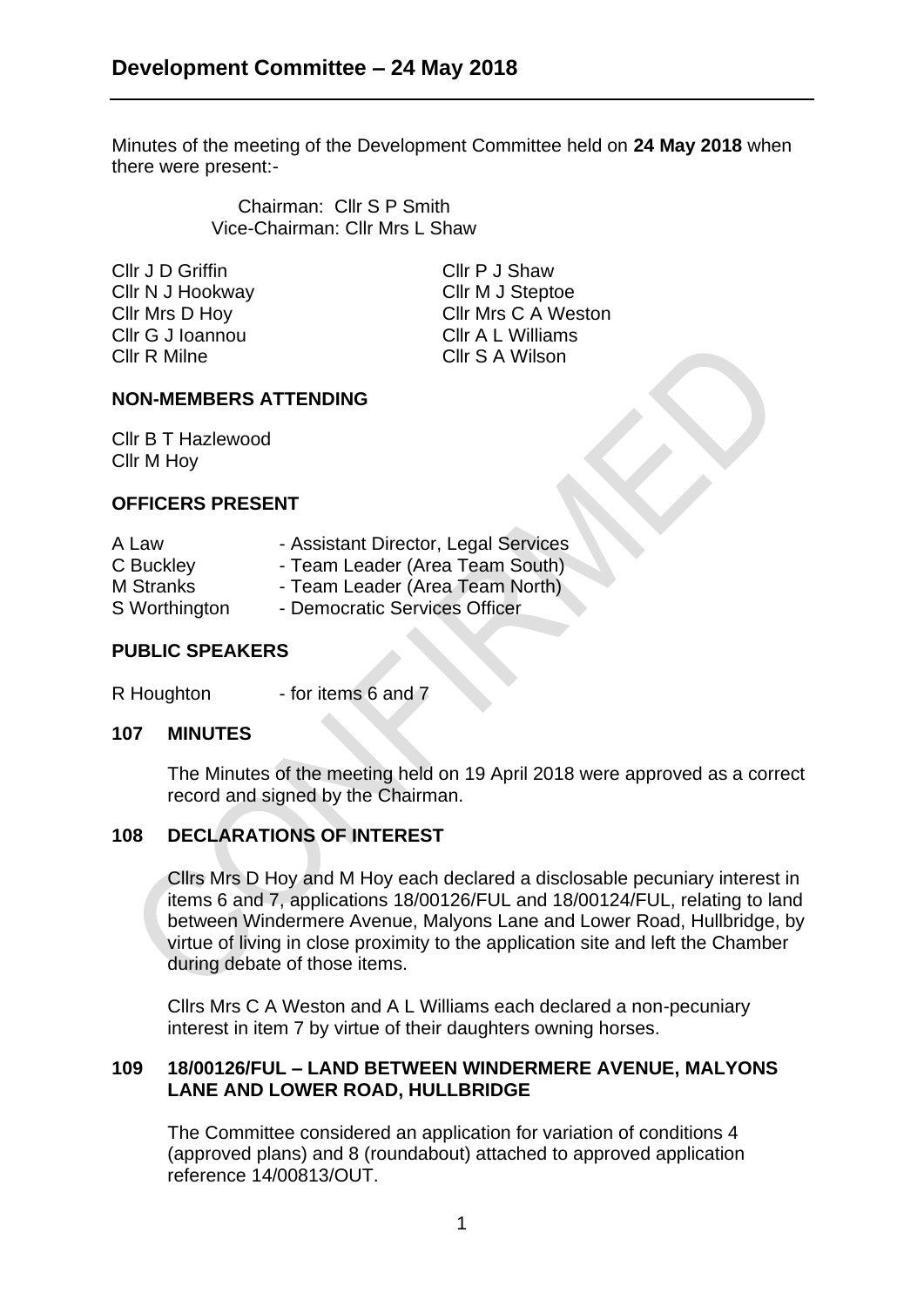### **Resolved**

That planning permission be approved, subject to this application being incorporated into the existing agreement under Section 106 of the Act to the outline planning permission granted on 18 January 2017 under application reference 14/00813/OUT and to the issuing of a revised outline decision notice reference 14/00813/OUT/A setting out the following conditions:-

### **Reserved Matters**

(1) No development shall commence within any phase (Reserved Matters application site area) until plans and particulars showing precise details of the layout, scale, design and external appearance, access (save for access points to the site as shown on the approved Parameters Plan) and landscaping of the site, (herein after called the "Reserved Matters") within the phase have been submitted to and approved in writing by the Local Planning Authority. All development at the site shall be carried out in accordance with the Reserved Matters details approved.

# **Submission of Reserved Matters**

(2) In the case of the reserved matters, application for the first residential reserved matters application for approval shall be made no later than the expiration of two years beginning with the date of this permission. Application for the approval of the remaining "Reserved Matters" referred to in condition 1 above shall be made to the Local Planning Authority before the expiration of five years from the date of this planning permission. The development to which this permission relates must be begun not later than the expiration of two years from the final approval of the Reserved Matters or, in the case of approval on different dates, the final approval of the last such matter to be approved.

# **Commencement**

- (3) The development to which this permission relates shall be commenced not later than the expiration of two years from the approval of the first reserved matter and the remainder of the development shall be begun not later than:-
	- (i) the expiration of five years from the date of the grant of outline planning permission, or
	- (ii) within five years of the approval of the reserved matters for the phase or, in the case of approval on different dates, the final approval of the last reserved matters to be approved.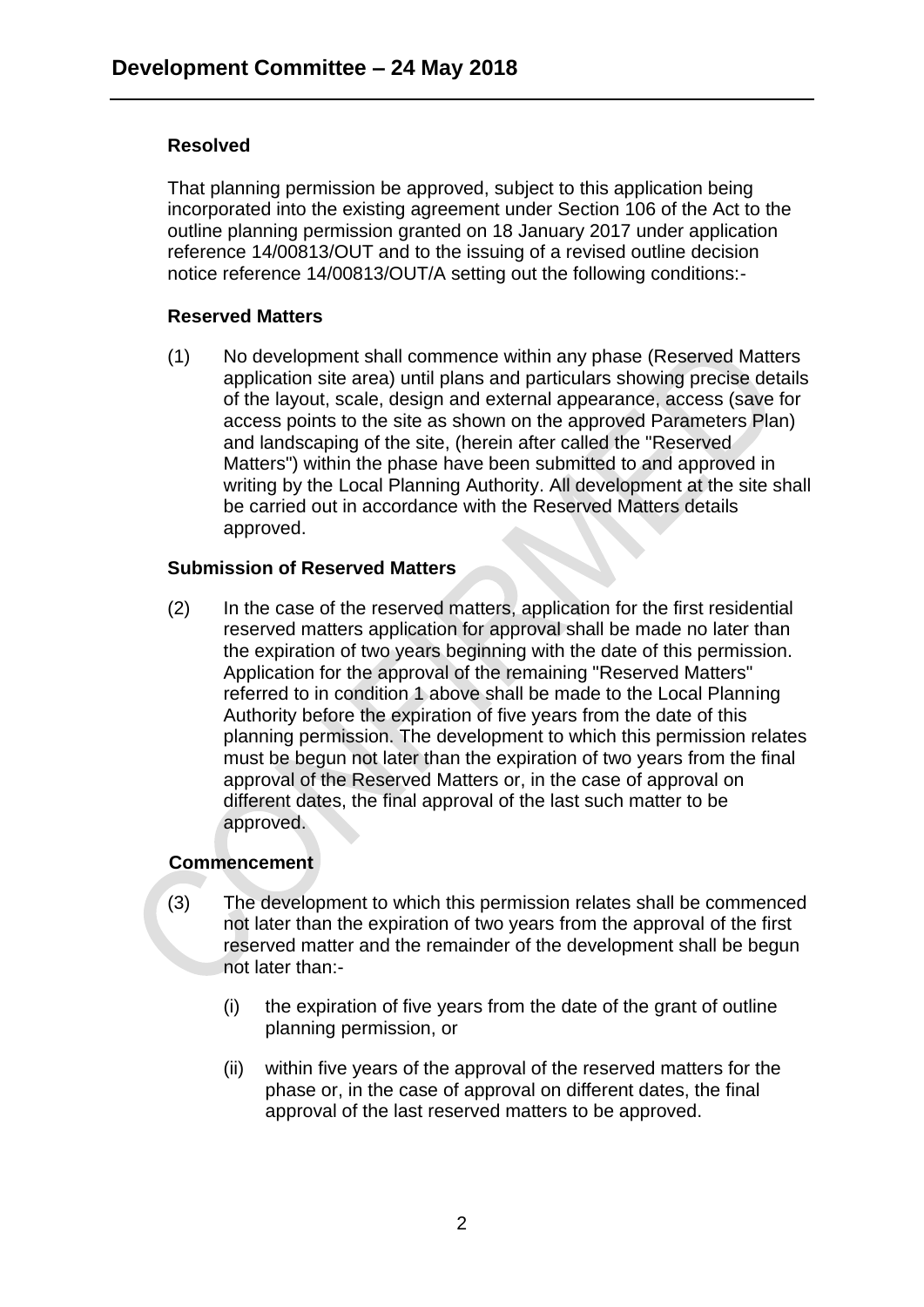## **Approved Plans**

(4A) The development hereby approved shall be constructed in strict accordance with the approved plans drawing number 101 date stamped 12.11.2014, F221-102, H7485-3B-GA-1201 Rev. P6 and H7485- 3B- GA- 1202 Rev. P7

#### **Quantum of Development**

(4) The site outlined red on drawing No. 101 date stamped 12.11.2014 save for that part to the south western corner that falls within Flood Zone 3 shall accommodate no more than 500 dwellings in total.

### **Submission of Public Realm Design Strategy for the Whole Site**

(5) Prior to the submission of any reserved matters application, a public realm design strategy for the whole site, including details within different areas of proposed palettes of materials for surfaces, lighting, street furniture, street trees including species and grille details if proposed, signage and boundary treatments should be submitted to and agreed in writing by the Local Planning Authority. The reserved matters submissions should then accord with the approved public realm design strategy.

# **Submission of Design Brief Prior to Submission of Reserved Matters**

- (6) Prior to the submission of each application under the reserved matters, a design brief for that phase of the site to which the reserved matters application relates, shall be submitted to and approved in writing by the Local Planning Authority. The design brief shall include scaled plans and details of:
	- a) Identification of distinctive character areas with details submitted in relation to each to incorporate details of items b) to o) below with regard to design principles contained within the Essex Design Guide 2005 and context of the site.
	- b) The street hierarchy, including the principles of adopting highway infrastructure, and typical street cross-sections including relationships of new buildings to the street.
	- c) How the design of the streets and spaces takes into account mobility and visually impaired users.
	- d) Block principles to establish density and building typologies. In addition, design principles including primary frontages, pedestrian access points, fronts and backs and perimeter of building definition.
	- e) Information about height, scale, form and building style, level and type of enclosure/boundary treatments, building materials and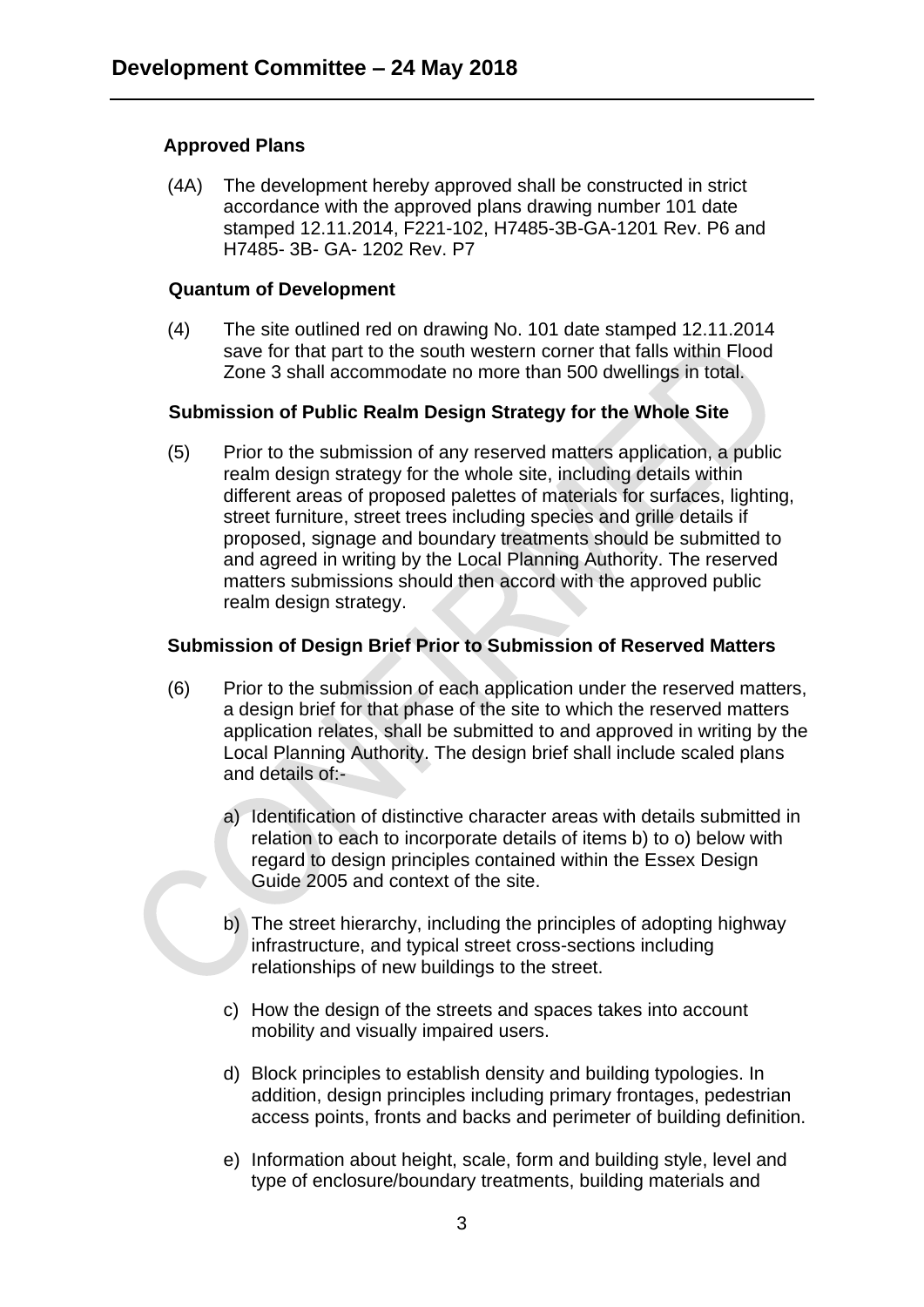design features.

- f) Landmarks and legibility, vistas and views and types of spaces and their proposed use.
- g) Approach to parking and accommodating the car.
- h) Approach to provision of sustainable urban drainage.
- i) The conceptual design and approach to the treatment of the public realm within the residentially developable area of the site to include materials, utilities and street furniture.
- j) Approach to incorporation of ancillary infrastructure such as pipes, vents, meter boxes etc, required by statutory undertakers.
- k) Details of the approach to cycle parking including distribution, type and design of storage facilities.
- l) Approach to the character and treatment of structural planting within the residentially developable area.
- m) Approach to the treatment of footpaths/footways within the residentially developable area.
- n) The conceptual design and approach to the lighting strategy.
- o) Details of measures to minimise opportunities for crime.

#### **Provision of Site Access Roundabout**

(8A) Prior to commencement of the development, the proposed site roundabout access on Lower Road shall be provided as shown in principle on drawing nos. H7485-3B-GA-1201 Rev. P6 and H7485- 3B-GA- 1202 Rev. P7 by messrs. structa (as amended) with clear to ground visibility splay. Such vehicular visibility splays shall be provided before the road junction is first used by vehicular traffic and retained free of any obstruction at all times.

#### **Provision of Malyons Lane Alteration/Works**

(9) No more than 200 units shall be occupied from the Lower Road junction until such time as the proposed secondary site vehicle access on Malyons Lane is be provided as shown in principle on CCE drawing F221-102.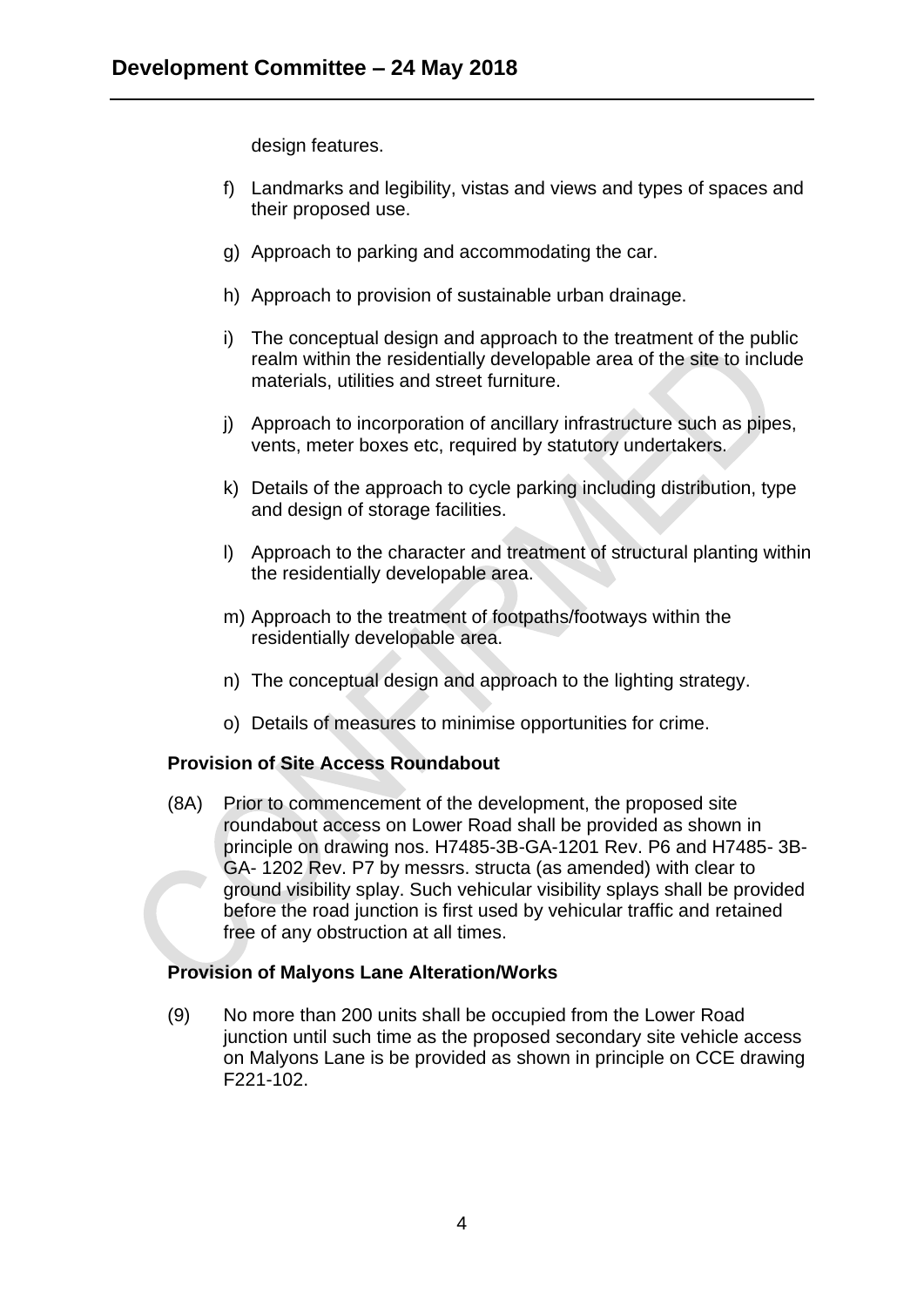## **Submission of Timescale for Pedestrian and Cycle Access Points**

(10) Prior to commencement of the layout for the residential element of the new development approved details of and timescale for the provision of the proposed access for pedestrian/cyclists at The Priories, Harrison Gardens and Windermere Avenue shall be submitted to and agreed by the Local Planning Authority. The development shall be implemented in accordance with such details as may be agreed.

#### **Pedestrian Visibility Splays**

(11) Prior to occupation of each dwelling hereby approved a 1.5 metre x 1.5 metre pedestrian visibility splay, as measured from and along the highway boundary, shall be provided on both sides of the vehicular accesses serving the dwelling. Such visibility splays shall be retained free of any obstruction in perpetuity. These visibility splays must not form part of the vehicular surface of the access.

### **Gradient to Parking Access Areas**

(12) The gradient of any proposed vehicular access/garage drive/hard standing shall be not steeper than 4% (1 in 25) for the first 6 metres from the highway boundary and not steeper than 8% (1 in 12.5) thereafter.

#### **Surface Water Drainage Details for Parking Areas**

(13) Prior to the commencement of the layout for the residential element of the new development details showing the means to prevent the discharge of surface water from the development onto the highway shall be submitted to and approved in writing by the Local Planning Authority. The approved scheme shall be carried out in its entirety prior to the access becoming operational and shall be retained at all times.

#### Additional Note:

With reference to the above condition, the applicant's attention should be drawn to the recent alterations to householder "permitted development" in so far as there is now the need to provide a permeable solution (SUDS) for the hardstanding to reduce the cumulative impact of surface water run off and overloading of sewers.

#### **Surface Water Treatment of Parking and Access Areas**

(14) No unbound material shall be used in the surface treatment of the vehicular access within 6 metres of the highway boundary.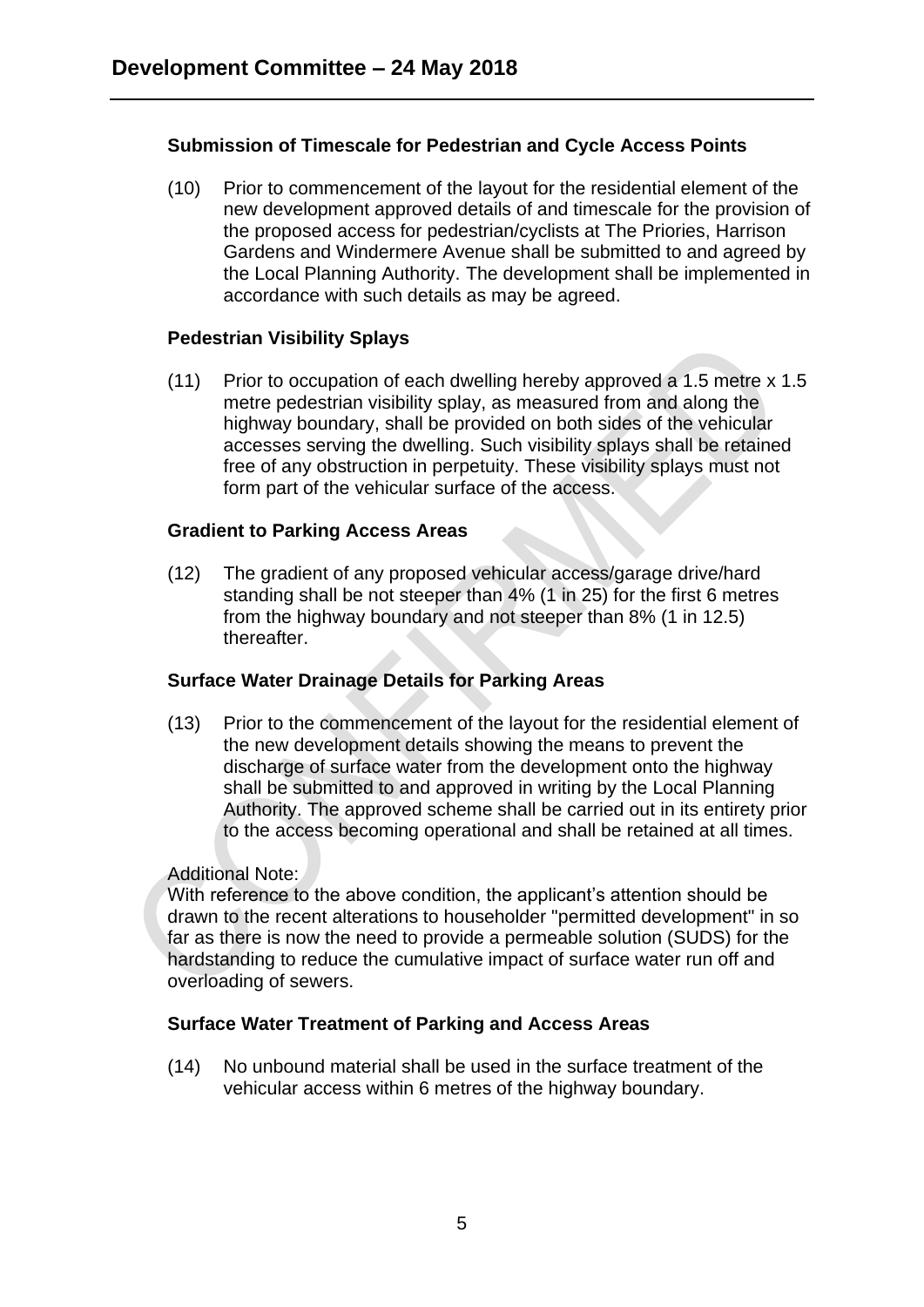## **Construction Method Statement**

- (15) No development shall take place, including any ground works or demolition, until a Construction Method Statement has been submitted to, and approved in writing by, the Local Planning Authority. The approved Statement shall be adhered to throughout the construction period. The Statement shall provide for:
	- i. the parking of vehicles of site operatives and visitors
	- ii. loading and unloading of plant and materials
	- iii. storage of plant and materials used in constructing the development
	- iv. wheel and underbody washing facilities

# **Highway Boundary Planting Set Back**

(16) Any new boundary planting shall be planted a minimum of 1 metre back from the highway boundary and any visibility splay.

### **Parking Space Size**

(17) Each vehicular parking space shall have minimum dimensions of 2.9 metres width x 5.5 metres depth.

### **Garage Space Size**

(18) All single garages should have a minimum internal measurement of 7m depth x 3m width. All double garages should have a minimum internal measurement of 7m depth x 5.5m width. All tandem garages should have minimum internal measurements of 12m depth x 3m width.

# **Non Obstruction of Public Footpath**

(19) The public's rights and ease of passage over public footpath No. 7 shall be maintained free and unobstructed at all times.

# **Submission of Detailed Drainage Strategy**

(20) Prior to the commencement of the layout for the residential element of the new development a detailed drainage strategy shall be submitted for approval to the Local Planning Authority. Such details shall be based on the principles of sustainable drainage, in line with the approved Flood Risk Assessment undertaken by Cannon Consulting Engineers referenced: CCE/F221/FRA-03 and dated October 2014 by this planning permission. The detailed drainage scheme should follow mitigation measures detailed within the FRA including:-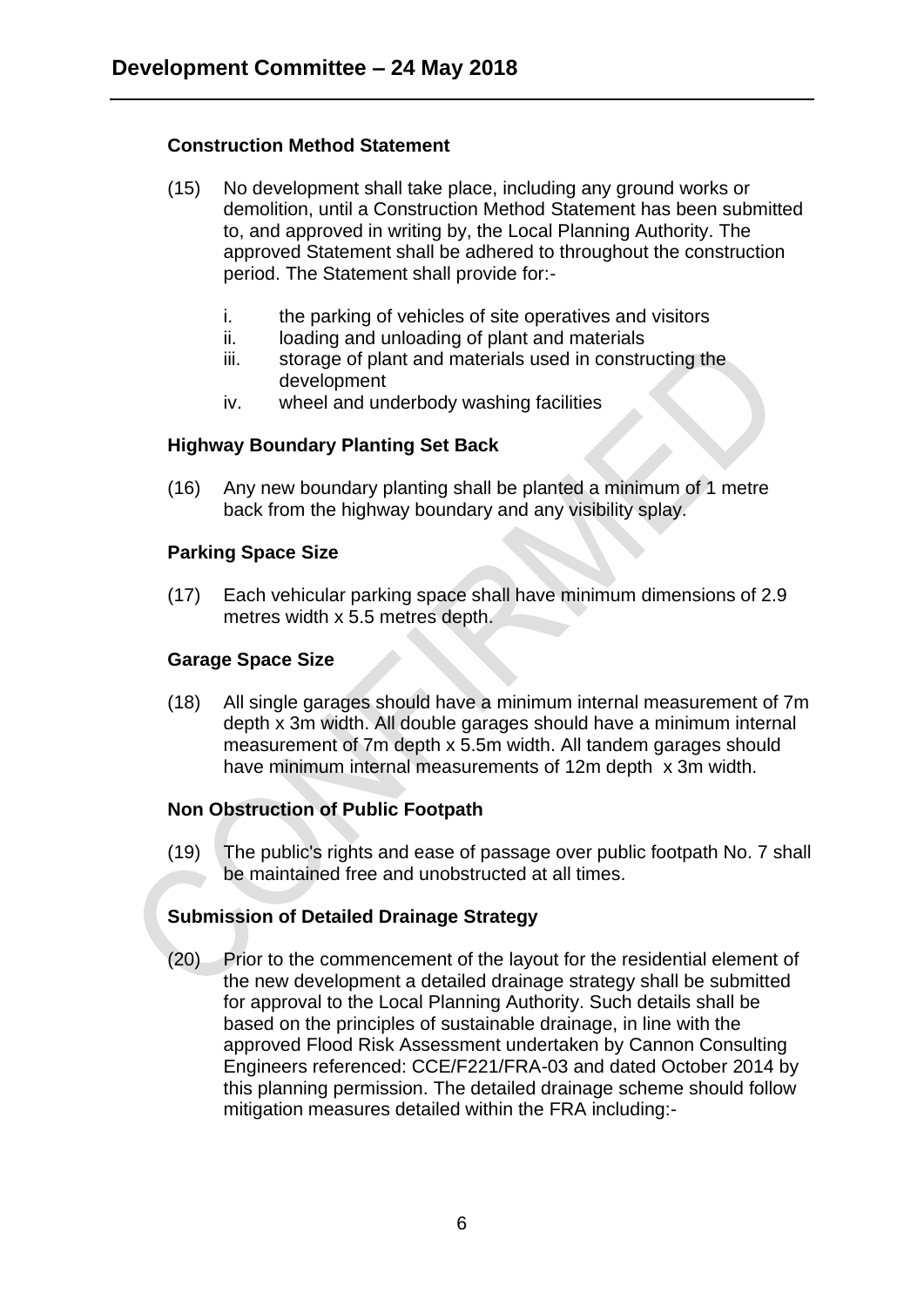- o Limiting the discharge from the site to 3.5l/s/ha for all events up to the 1 in 100 year storm plus a 30%.
- o Providing attenuation storage (including locations on layout plan) for all storm events up to and including the 1:100 year storm event inclusive of climate change and urban creep.
- o Ensuring the appropriate level of treatment for all run off leaving the site, in line with table 3.3 of the CIRIA SuDS guide.
- o Providing information about exceedance routes to indicate what route flows would take should a feature become blocked and cause surface water flooding.

The mitigation measures shall be fully implemented prior to occupation and subsequently in accordance with the timing/phasing arrangements embodied within the scheme, or within any other period as may subsequently be agreed, in writing, by the Local Planning Authority.

### **Submission of Scheme to Minimise Surface Water Flooding from Construction Works**

(21) Prior to the commencement of the layout for the residential element of the new development hereby approved a scheme to minimise the risk of off site flooding caused by surface water run off and ground water during construction works shall be submitted to, and approved in writing by, the Local Planning Authority. The scheme shall be implemented as may be approved.

#### **Submission of surface water drainage management plan**

(22) Prior to the commencement of the layout for the residential element of the new development the applicant shall submit to the Local Planning Authority a Maintenance Plan detailing the maintenance arrangements for the surface water drainage system. Such details shall include who is responsible for different elements of the surface water drainage system and the maintenance activities/frequencies.

# **Suds Maintenance Logs**

(23) The applicant shall keep yearly maintenance logs of maintenance undertaken to the surface water drainage system which should be carried out in accordance with any approved Maintenance Plan.

The development permitted by this planning permission shall be carried out in accordance with the approved Flood Risk Assessment undertaken by Cannon Consulting Engineers Referenced: CCE/F221/FRA-03 and dated October 2014 and the following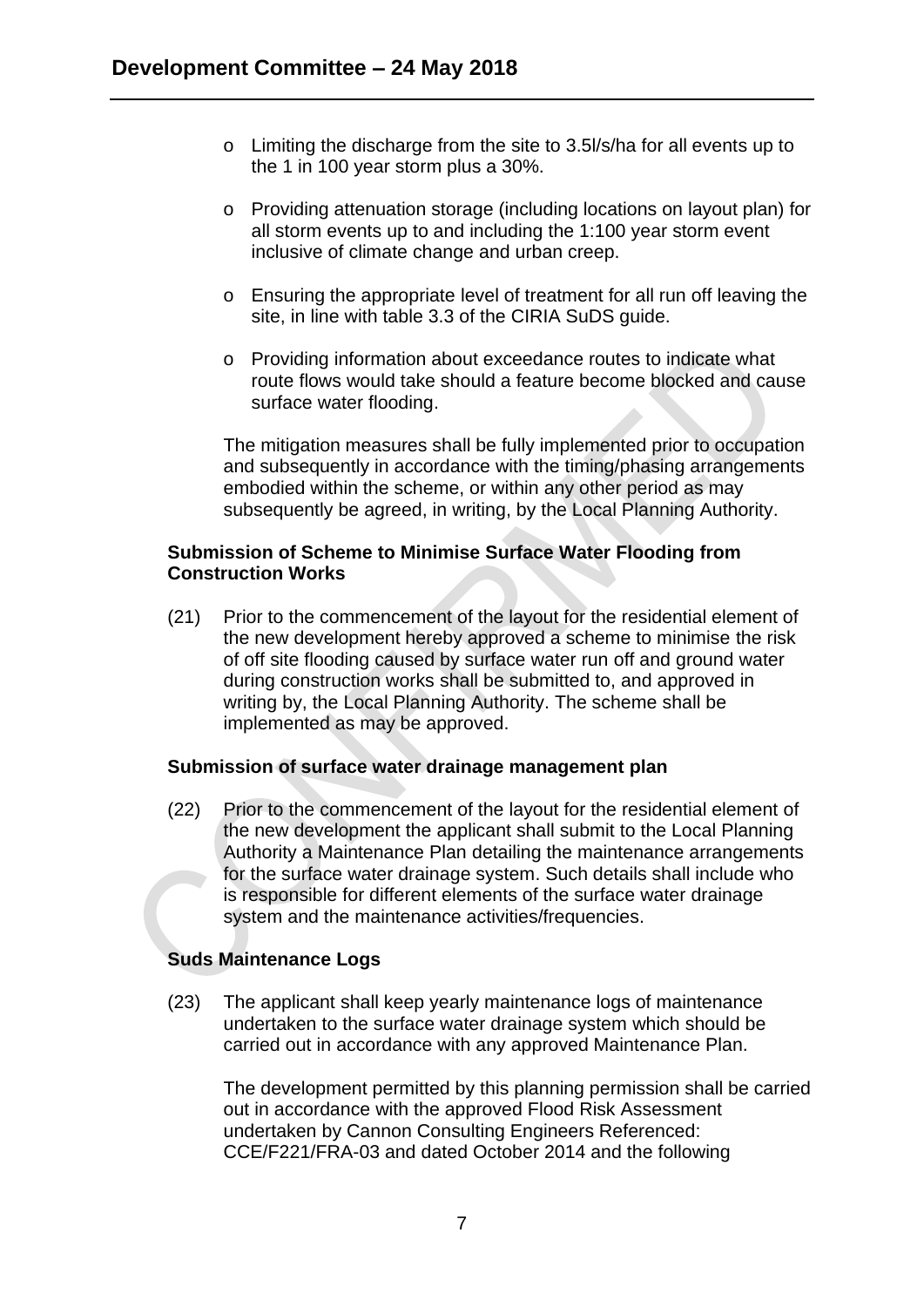mitigation measures detailed within the Flood Risk Assessment (FRA).

Finished ground floor levels shall be set no lower than 7.17 metres above Ordnance Datum (AOD); 300mm above the design 1% Annual Event Probability (AEP) flood level.

The mitigation measures shall be fully implemented prior to occupation and subsequently in accordance with the timing/phasing arrangements embodied within the scheme, or within any other period as may subsequently be agreed, in writing, by the Local Planning Authority.

# **Archaeological**

- (24) Archaeological evaluation by trial trenching shall be undertaken prior to the submission of any detailed layout proposals, with a report submitted with the reserved matters application. This work shall be undertaken to the standards required and specified in an archaeological brief issued by the Local Planning Authority acting through its historic environment advisers.
- (25) An archaeological mitigation strategy detailing the excavation strategy shall be agreed with the Local Planning Authority through its historic environment advisers and submitted with the reserved matters applications.
- (26) No development or preliminary ground works can commence until the satisfactory completion of field work, as detailed in the mitigation strategy, and signed off by the Local Planning Authority through its historic environment advisers.
- (27) The applicant will submit to the Local Planning Authority a postexcavation assessment (to be submitted within six months of the completion of field work, unless otherwise agreed in advance with the Local Planning Authority). This will result in the completion of postexcavation analysis, preparation of a full site archive and report ready for deposition at a registered museum, and submission of a publication report (to be completed within two years of the completion of field work, unless otherwise agreed in advance with the Local Planning Authority, through its historic environment advisers ).

# **Control over Imported Fill Material (Contamination)**

(28) Prior to the importation of any material brought onto the site for use as subsoil, topsoil or backfill, a compliance certificate for that material proposed to be imported to the site shall be submitted to and agreed in writing by the Local Planning Authority.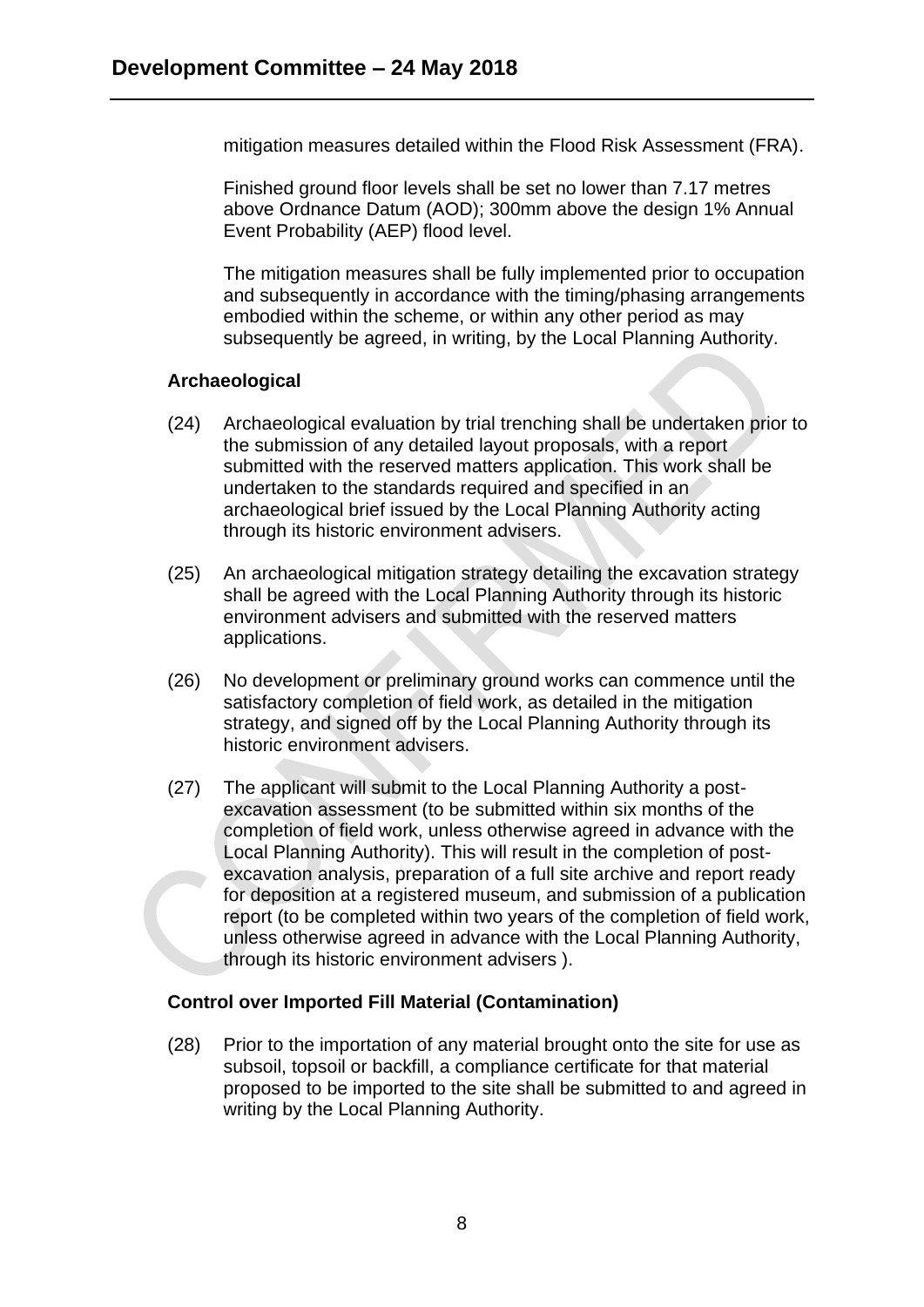### **Contamination**

- (29) In the event that contaminated material or asbestos is found at any time when carrying out the approved development that was not previously identified it must be reported in writing immediately to the Local Planning Authority. An investigation and risk assessment must be undertaken in accordance with the following requirements and a report submitted to and approved in writing by the Local Planning Authority to include:-
	- (i) a survey of the extent, scale and nature of contamination
	- (ii) an assessment of the potential risks to:
		- o human health,
		- o property (existing or proposed) including buildings, crops, livestock, pets, woodland and service lines and pipes,
		- o adjoining land,
		- o ground waters and surface waters,
		- o ecological systems,
		- o archaeological sites and ancient monuments;
	- (iii) an appraisal of remedial options, and proposal of the preferred option(s).

This must be conducted in accordance with Defra and the Environment Agency's 'Model Procedures for the Management of Land Contamination, CLR 11' and the Essex Contaminated Land Consortium's 'Land Affected by Contamination: Technical Guidance for Applicants and Developers'.

Where remediation is necessary a detailed remediation scheme to bring the site to a condition suitable for the intended use by removing unacceptable risks to human health, buildings and other property and the natural and historical environment must be submitted to and approved in writing by the Local Planning Authority. The scheme must include all works to be undertaken, proposed remediation objectives and remediation criteria, timetable of works and site management procedures. The scheme must ensure that the site will not qualify as contaminated land under Part 2A of the Environmental Protection Act 1990 in relation to the intended use of the land after remediation.

The Local Planning Authority must be given two weeks written notification of commencement of the remediation scheme works and must complete the remediation works in accordance with the scheme approved. Following completion of measures identified in the approved remediation scheme a verification report that demonstrates the effectiveness of the remediation carried out must be submitted to the Local Planning Authority and approved in writing by the Local Planning Authority.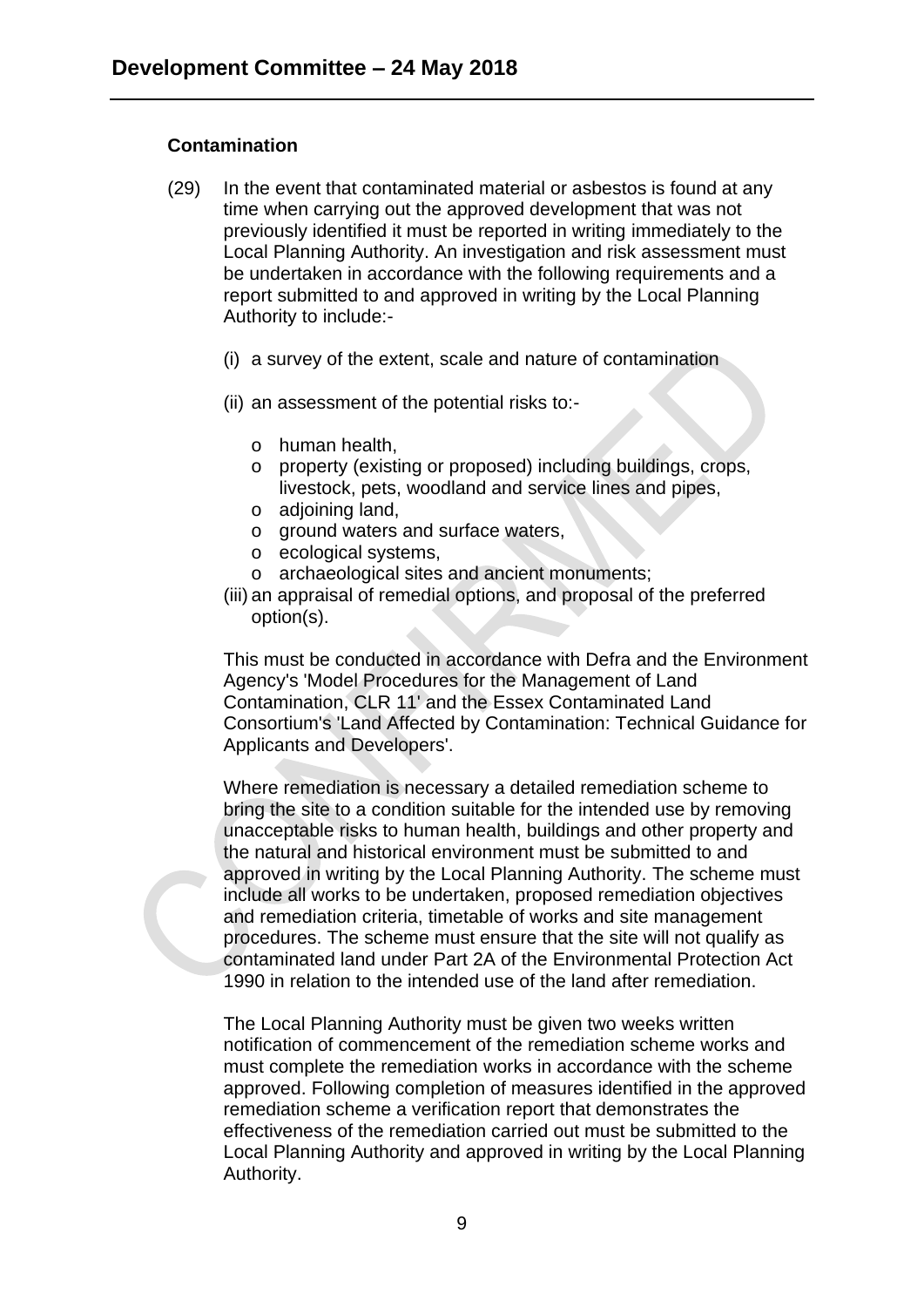Prior to occupation of any property hereby permitted the developer shall submit to the Local Planning Authority a signed certificate to confirm that the remediation works have been completed in accordance with the documents and plans detailed in the approved remediation scheme.

#### **Submission and Implementation of Landscaping Details**

- (30) The development shall provide a minimum of 6.2 hectares of strategic open space or localised and landscaping within the site. Details of the proposed hard and soft landscaping shall be submitted to and approved in writing by the Local Planning Authority. The scheme shall include (where applicable) details and plans (at an appropriate scale) of:
	- o Schedule of species, size, density and spacing of all trees, shrubs and hedgerows to be planted;
	- o Grassland areas and the use of grassland seed mixes in these;
	- o A full plan (to scale) that clearly shows the locations of new trees to be planted including planting method statement and after care plan;
	- o Existing trees to be retained;
	- o Provision of bird and bat boxes;
	- o Areas to be grass seeded or turfed, including cultivation and other operations associated with plant and grass establishment;
	- o A long-term maintenance schedule and specifications including timetable for monitoring and maintenance;
	- o Location and material details of paved or otherwise hard surfaced areas/paths within the public open space;
	- o Long-term design objectives in respect of the public open space area;
	- o Location of lighting including details of lighting to be installed which shall be low pressure sodium lighting at levels kept as low as possible (between 1 and 3 lux where possible), directed to where it is needed, away from hedgerows with lighting columns kept as short as possible (ideally 3 metres or less);
	- o Means of enclosure and other boundary treatment including materials to be used and location of these shown on a plan;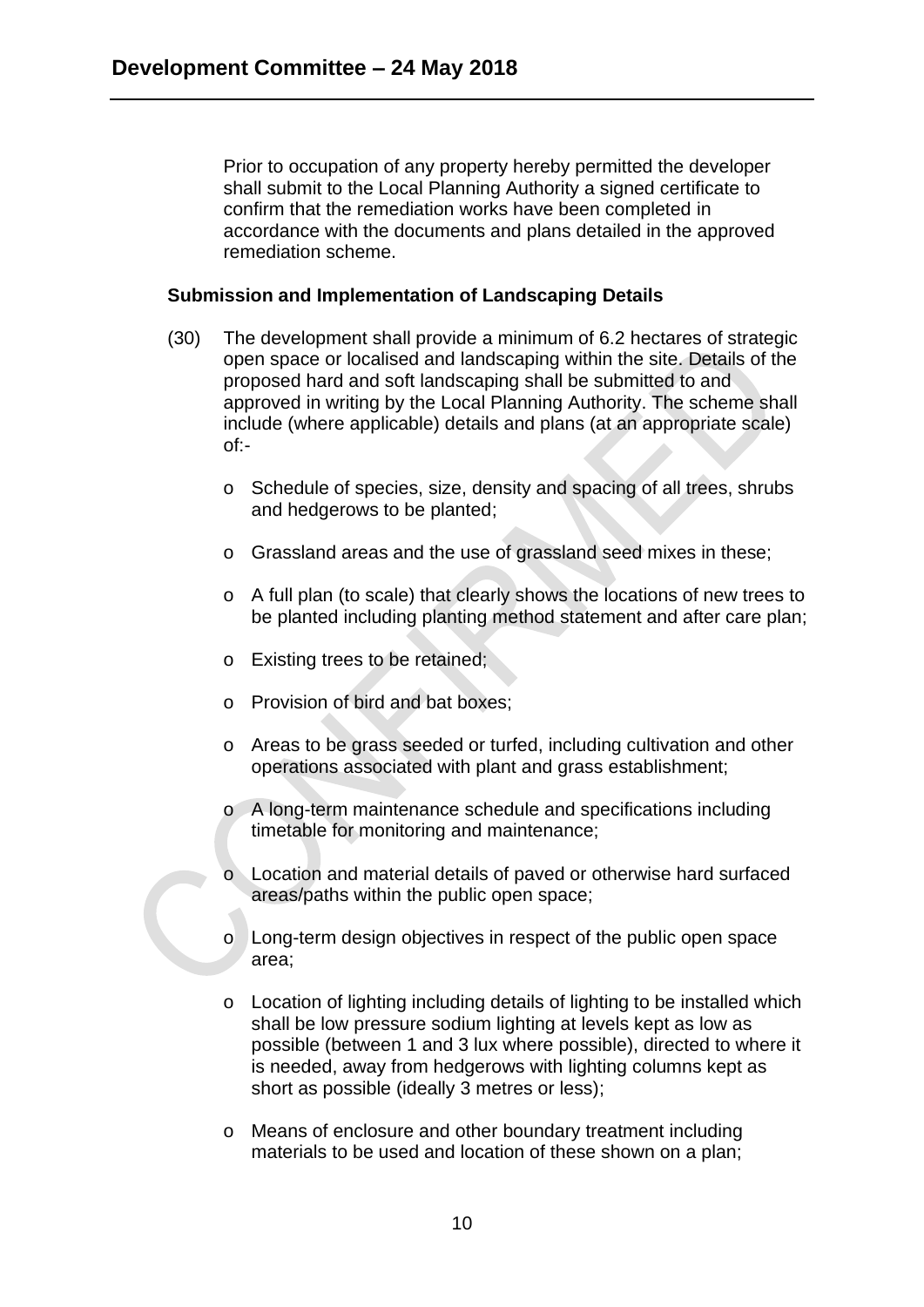- o Minor artefacts and structures (e.g. benches, bins, signs, etc.); and
- o Surfacing to provide cycling, walking and bridleway routes.

The soft landscaping agreed within the residentially developable areas shall be planted/provided in its entirety during the first planting season (October to March inclusive) following commencement of the development within the phase (reserved matters application site area) to which the landscaping relates or in any other such phased arrangement as may be agreed in writing by the Local Planning Authority. Any tree, shrub or hedge plant (including replacement plants) removed, uprooted, destroyed, or be caused to die, or become seriously damaged or defective within five years of planting shall be replaced by the developer(s) or their successors in title, with species of the same type, size and in the same location as those removed in the first available planting season following removal. The hard landscaping within the residentially developable areas as agreed shall be completed in accordance with a phased arrangement to be submitted to and agreed in writing by the Local Planning Authority or prior to final occupation within the phase, whichever is earlier and retained in the approved form.

### **Protection of Existing Trees**

- (31) Prior to commencement of development within each phase (reserved matters application) a scheme for the protection of trees/hedgerows to be retained within or immediately adjacent to the site associated with that phase shall be submitted to and approved in writing by the Local Planning Authority. The scheme shall include:
	- a. A plan that shows the accurate position, crown spread and root protection area in accordance with paragraph 5.2.2 of BS5837 of every retained tree on the site and on neighbouring or nearby ground to the site. The accurate positions of all trees to be removed shall also be indicated on the plan.
	- b. Details of each retained tree in a separate schedule in accordance with paragraph 4.2.6 of BS5837.
	- c. A schedule of tree works for all the retained trees specifying pruning and other remedial or preventative work. All tree works shall be carried out in accordance with BS3998, 1989, 'Recommendations for Tree Work'.
	- d. Details and positions of the Ground Protection Zones in accordance with section 9.3 of BS5837.
	- e. Details and positions of Tree Protection Barriers.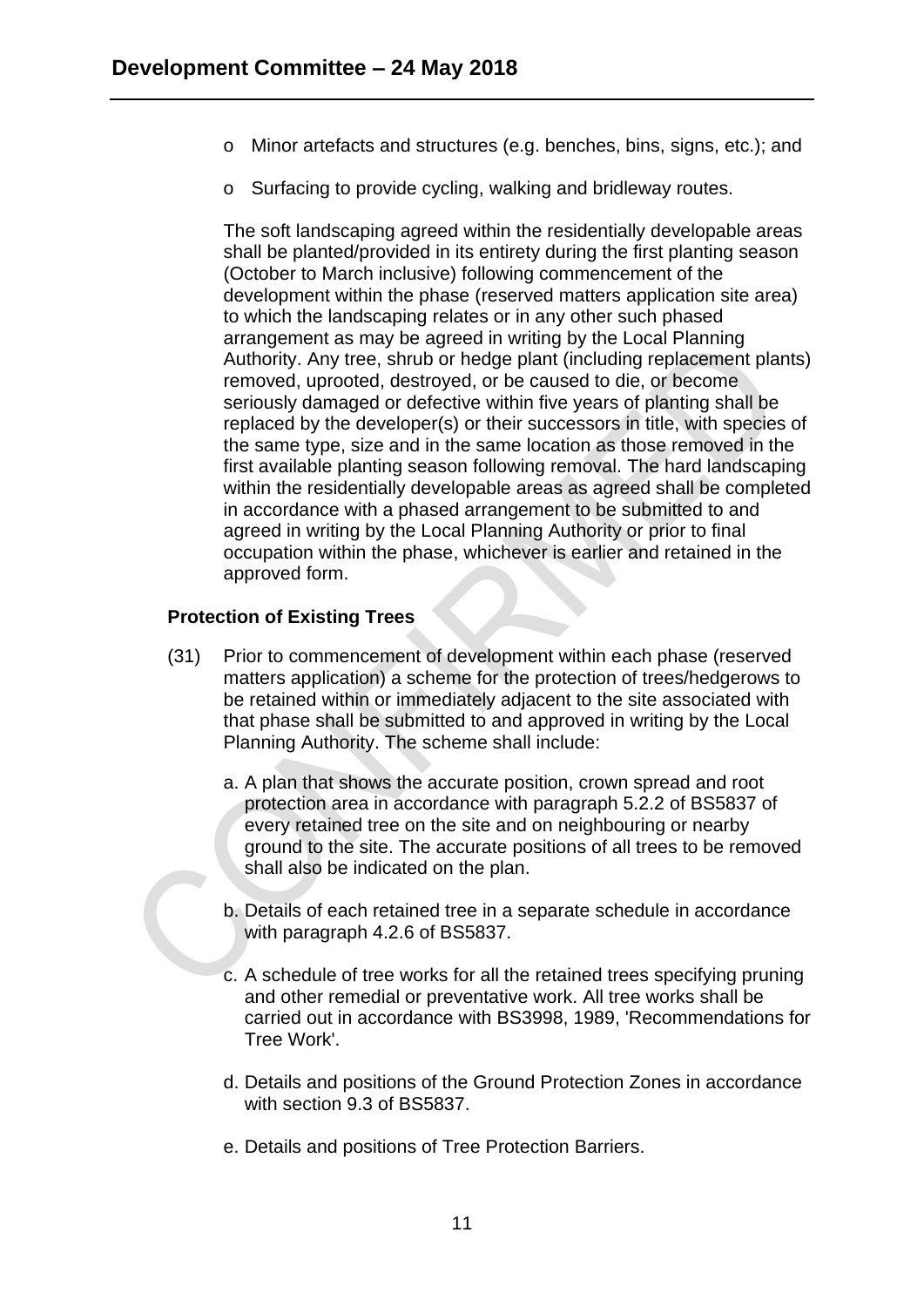- f. Details and positions of the Construction Exclusion Zones in accordance with section 9 of BS5837.
- g. Details and positions of the underground service runs in accordance with section 1 1.7 of BS5837.
- h. Details of any changes in levels or the position of any proposed excavations within 5 metres of the Root Protection Area of any retained tree, including those on neighbouring or nearby ground in accordance with paragraph. 5.2.2 of BS5837.
- i. Details of any special engineering required to accommodate the protection of retained trees (e.g. in connection with foundations, bridging, water features, surfacing) in accordance with section 10 of BS5837.
- j. Details of the working methods to be employed for the installation of drives and paths within the RPAs of retained trees in accordance with the principles of "No-Dig" construction. Details of the working methods to be employed for the access and use of heavy, large, difficult to manoeuvre plant (including cranes and their loads, dredging machinery, concrete pumps, piling rigs, etc) on site.
- k. Details of the working methods to be employed for site logistics and storage, including an allowance for slopes, water courses and enclosures, with particular regard to ground compaction and phytotoxicity.

Details of the method to be employed for the stationing, use and removal of site cabins within any root protection areas in accordance with paragraph 9.2.3 of BS5837.

- m. Details of tree protection measures for the hard landscaping phase in accordance with sections 13 and 14 of BS5837.
- n. The timing of the various phases of the works or development in the context of the tree protection measures.

Development shall proceed in accordance with the approved tree protection scheme with the agreed Tree Protection Barriers erected prior to commencement of development within the phase to which they relate and will remain in place, and undamaged for the duration of construction within that phase.

#### **Retention of Hedgerows**

(32) Existing hedgerows and trees to remain shall remain and not be felled or removed. Those sections of existing hedgerow and trees indicated to be felled/removed shall only be felled/removed/managed outside of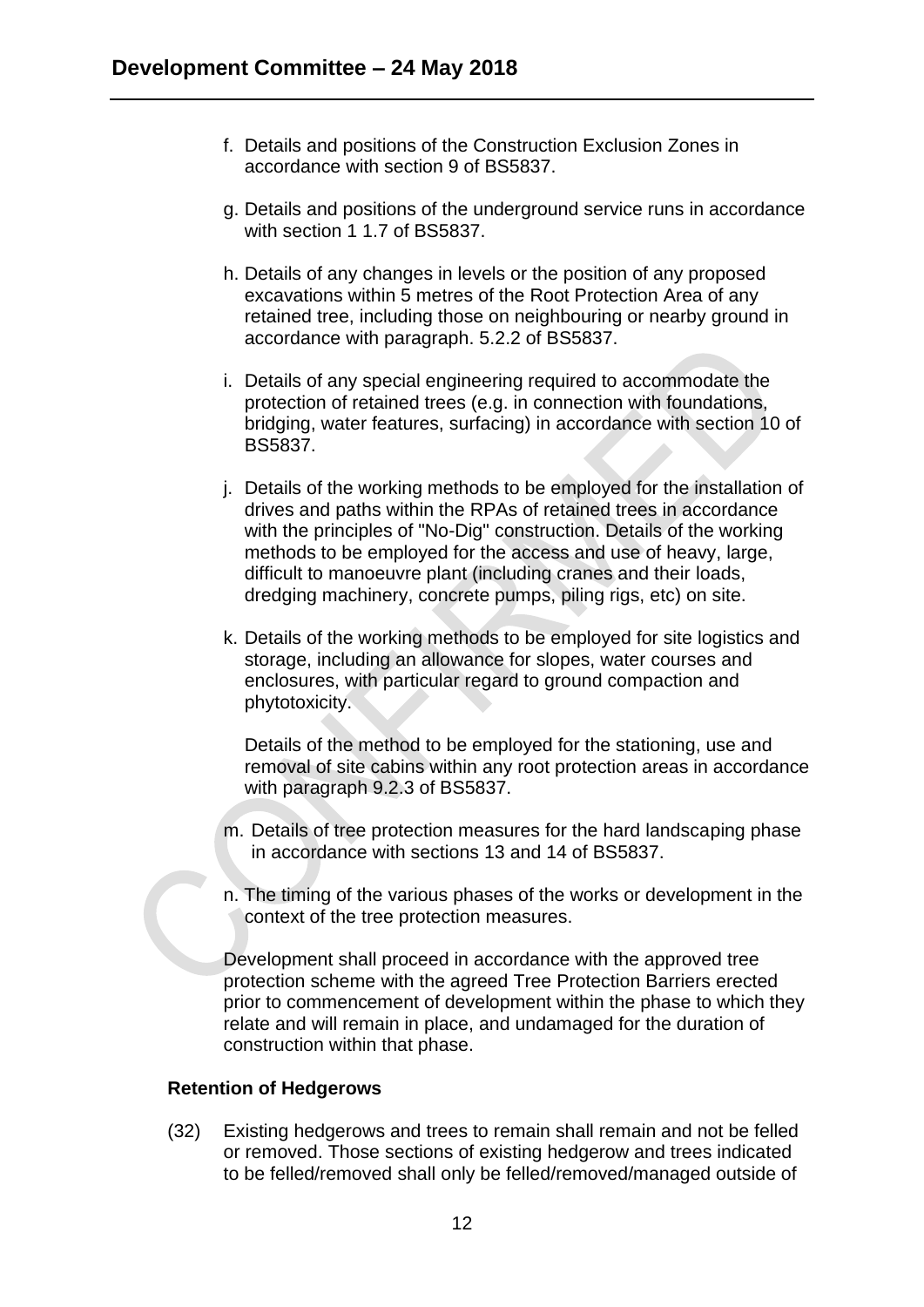the bird nesting season (March to August inclusive) unless otherwise agreed in writing with the Local Planning Authority in which case details justifying works outside these times shall be submitted to and approved in writing by the Local Planning Authority.

### **Wheelchair Accessible Designs**

(33) At least 3 per cent of new dwellings within each phase (reserved matters application area) shall be built to wheelchair accessibility standards as required by policy H6 of the Council's adopted Core Strategy until such time as the proposed access changes to the Approved Document M on access to and use of buildings volume 1 dwellings standards forming part of the Building Regulations come into force, after which time at least 3 per cent of new dwellings within each phase (reserved matters application area) must be built to meet the optional standard M 4(3) set out in Approved Document M Building Regulations Category 3b (as consulted on by national Government in the Housing Standards Review Technical Consultation Approved Document M dated September 2014 (DCLG) or as amended when formally adopted). Prior to or concurrent with each reserved matters application, details of compliance with the above requirement for the area to which the reserved matters application relates, shall be submitted to and approved in writing by the Local Planning Authority.

### **Code for Sustainable Homes – Water Efficiency**

(34) All new dwellings shall achieve Code for Sustainable Homes Code Level 4 as a minimum in respect of water efficiency until such time as Approved Document G on water efficient standards forming part of the Building Regulations (as consulted on by national Government in autumn 2014 or any subsequent further amendment or variation to the autumn 2014 consultation draft technical standard) comes into force after which all new dwellings shall achieve water efficiency equivalent to the proposed optional standard set out in the Approved Document G Building Regulation Building Regulations standard as a minimum, i.e. that new dwellings are designed so that their estimated average water consumption would be no more than 110 litres per person per day. Concurrent with each reserved matters application, details of compliance with the above requirement for all dwellings within the area to which the reserved matters application relates shall be submitted to and approved in writing by the Local Planning Authority. Dwellings shall be constructed to the agreed details.

# **Code for Sustainable Homes – Energy Efficiency**

(35) All new dwellings shall achieve Code for Sustainable Homes Code Level 4 as a minimum in respect of energy efficiency. Prior to or concurrent with each reserved matters application, details of compliance with the above requirement for all dwellings within the area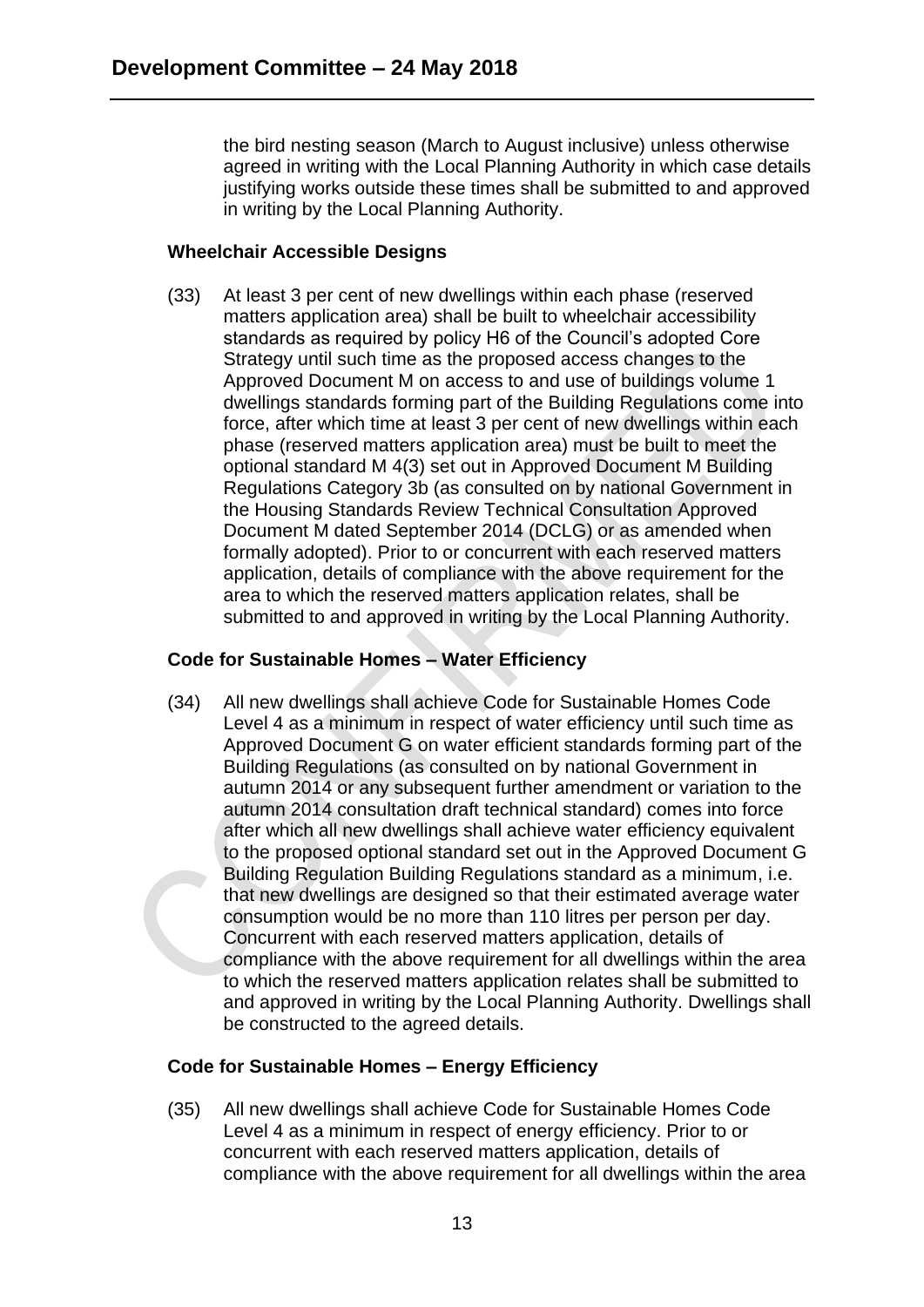to which the reserved matters application relates, shall be submitted to and approved in writing by the Local Planning Authority. Dwellings shall be constructed to the agreed details.

# **10% Renewable Energy**

(36) Prior to the occupation of any dwelling within each phase (reserved matters application site) details shall be submitted to and approved in writing by the Local Planning Authority to demonstrate how at least 10 per cent of the energy from the development within the phase would be provided from de-centralised and renewable or low carbon sources unless this is not feasible or viable or unless provision of such would be at the expense of provision of a higher specification energy efficient building fabric, in which case a report demonstrating the case and the amount (decentralised/low carbon/renewable energy) that would be provided shall be submitted to and agreed in writing by the Local Planning Authority. The measures as agreed shall be implemented prior to the occupation of the dwellings to which the measures relate.

# **Provision of Play Space**

(37) A minimum area of 0.06 hectares for play space shall be provided to the development. Details of equipment proposed shall be submitted to and agreed in writing by the Local Planning Authority prior to provision on site. At least one of the play spaces shall be provided as a local equipped area for play (LEAP).

# **Submission of Details for Bridle Path in Reserved Matters**

(38) The reserved matters referred to in condition 1 above shall include the submission of details for the provision of a bridle path and landscaping to be provided around the overall site to which the development relates. The development shall be implemented in accordance with such details as may be approved.

# **Protection of Reptiles**

(39) Prior to the commencement of the development (and including ground works) in each phase, a mitigation strategy shall be submitted to and approved in writing by the Local Planning Authority for the protection of reptiles during the construction period. The development shall be implemented in accord with such details as may be agreed. (ADP&RS)

(Note: Cllr S A Wilson wished it to be recorded that he had voted against the above decision).